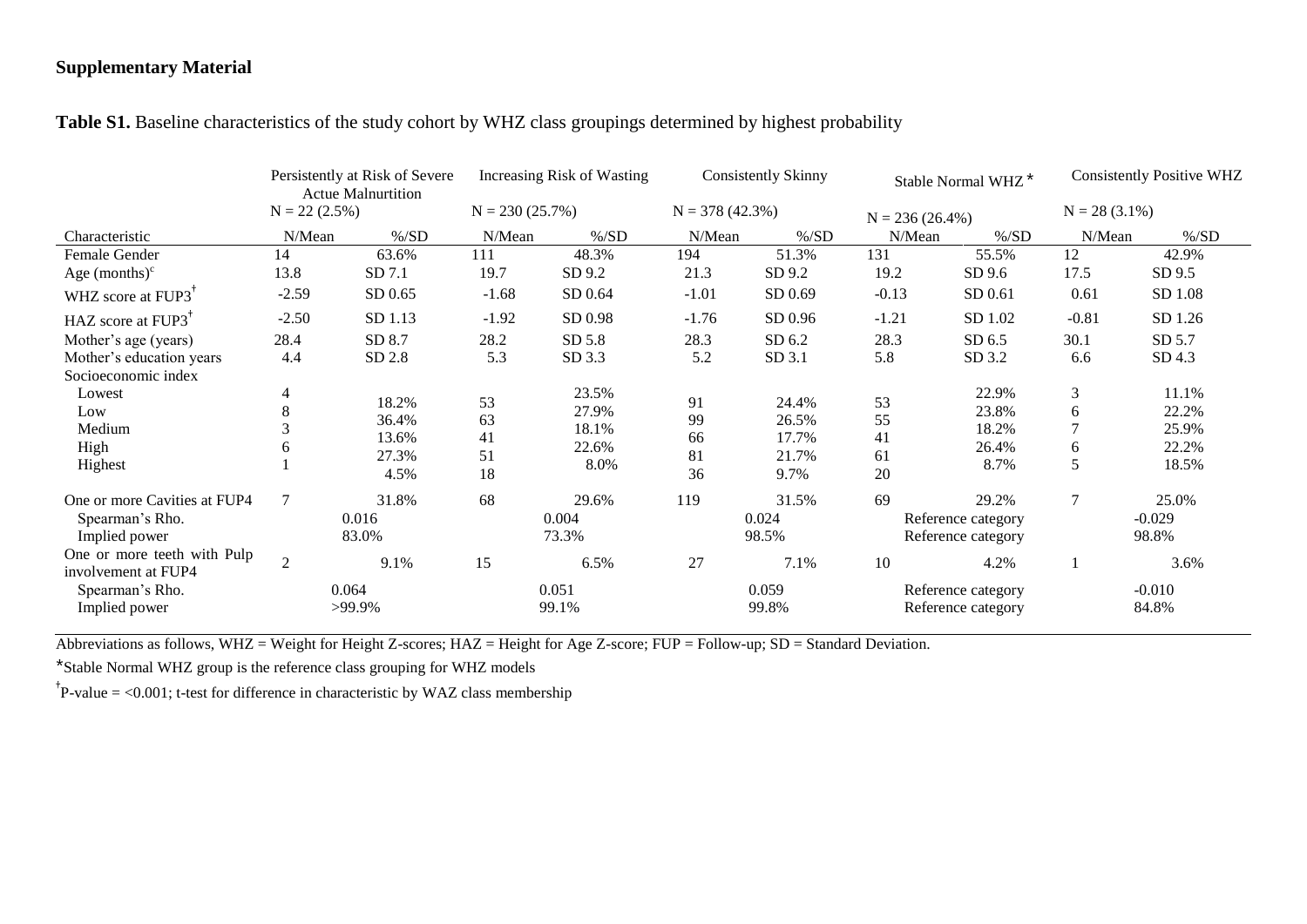|                                 | Consistently          |          |                             |          |                   |          |                           |          |                                |          |                          |          |
|---------------------------------|-----------------------|----------|-----------------------------|----------|-------------------|----------|---------------------------|----------|--------------------------------|----------|--------------------------|----------|
|                                 | Persistently Severely |          | <b>Consistently Stunted</b> |          | Borderline        |          | <b>Persistently Short</b> |          | Stable Normal HAZ <sup>b</sup> |          | <b>Consistently Tall</b> |          |
|                                 |                       | Stunted  |                             |          |                   |          |                           |          |                                |          |                          |          |
| Characteristic                  | $N = 31 (3.5%)$       |          | $N = 154(17.2\%)$           |          | $N = 312(34.9\%)$ |          | $N = 245(27.4\%)$         |          | $N = 122(13.7%)$               |          | $N = 30(3.4\%)$          |          |
|                                 | N/Mean                | $\%$ /SD | N/Mean                      | $\%$ /SD | N/Mean            | $\%$ /SD | N/Mean                    | $\%$ /SD | N/Mean                         | $\%$ /SD | N/Mean                   | $\%$ /SD |
|                                 |                       |          |                             |          |                   |          |                           |          |                                |          |                          |          |
| Female Gender                   | 13                    | 41.9%    | 85                          | 55.2%    | 163               | 52.2%    | 133                       | 54.3%    | 54                             | 44.3%    | 14                       | 46.7%    |
| Age (months)                    | 18.1                  | SD 9.2   | 20.1                        | SD 8.9   | 20.1              | SD 9.4   | 20.1                      | SD 9.3   | 20.7                           | SD 8.5   | 18.1                     | SD 9.2   |
| WHZ-score                       | $-1.27$               | SD 1.02  | $-1.31$                     | SD 0.96  | $-0.97$           | SD 0.91  | $-0.88$                   | SD 0.85  | $-0.59$                        | SD 0.94  | $-0.19$                  | SD 1.18  |
| Height for Age<br>z-score       | $-3.68$               | SD 0.76  | $-2.71$                     | SD 0.47  | $-1.94$           | SD 0.57  | $-1.22$                   | SD 0.58  | 0.44                           | SD 0.59  | 0.58                     | SD 0.59  |
| Mother's age (years)            | 26.1                  | SD 6.4   | 27.2                        | SD 6.2   | 28.7              | SD 6.4   | 28.3                      | SD 5.7   | 29.0                           | SD 6.4   | 30.1                     | SD 6.7   |
| Mother's<br>education<br>years  | 3.1                   | SD 2.6   | 4.1                         | SD 3.1   | 5.7               | SD 3.0   | 5.5                       | SD 3.1   | 5.9                            | SD 3.3   | 7.8                      | SD 4.2   |
| Socioeconomic index             |                       |          |                             |          |                   |          |                           |          |                                |          |                          |          |
| Lowest                          | 11                    | 35.5%    | 55                          | 36.2%    | 61                | 20.2%    | 53                        | 21.8%    | 21                             | 17.4%    | 3                        | 10.0%    |
| Low                             | 8                     | 25.8%    | 32                          | 21.1%    | 87                | 28.8%    | 66                        | 27.2%    | 31                             | 25.6%    | 7                        | 23.3%    |
| Medium                          | 5                     | 16.1%    | 25                          | 16.4%    | 65                | 21.5%    | 38                        | 15.6%    | 21                             | 17.4%    | 5                        | 16.7%    |
| High                            | 5                     | 16.1%    | 28                          | 18.4%    | 63                | 20.9%    | 65                        | 26.7%    | 35                             | 28.9%    | 9                        | 30.0%    |
| Highest                         | $\mathfrak{2}$        | 6.5%     | 12                          | 7.9%     | 26                | 8.6%     | 21                        | 8.6%     | 13                             | 10.7%    | 6                        | 20.0%    |
| One or more Cavities at<br>FUP4 | 8                     | 25.8%    | 35                          | 22.7%    | 92                | 29.5%    | 79                        | 32.2%    | 46                             | 37.7%    | 10                       | 33.3%    |
| Spearman's Rho                  | $-0.100$              |          | $-163$                      |          | $-.079$           |          | $-0.054$                  |          | Reference category             |          | $-0.036$                 |          |
| Implied power                   | >99.9%                |          | >99.9%                      |          | >99.9%            |          | >99.9%                    |          | Reference category             |          | 96.6%                    |          |
| One or more teeth with          |                       |          |                             |          |                   |          |                           |          |                                |          |                          |          |
| Pulp<br>involvement at          |                       | 3.2%     | 5                           | 3.2%     | 21                | 6.7%     | 17                        | 6.9%     | 10                             | 8.2%     | $\mathbf{1}$             | 3.3%     |
| FUP4                            |                       |          |                             |          |                   |          |                           |          |                                |          |                          |          |
| Spearman's Rho                  |                       | $-0.077$ | $-.108$                     |          |                   | $-0.026$ | $-0.023$                  |          | Reference category             |          |                          | $-0.075$ |
| <b>Implied Power</b>            | >99.9%                |          | >99.9%                      |          | 99.8%             |          | 99.1%                     |          | Reference category             |          | 99.9%                    |          |

# **Table S2.** Baseline characteristics of the study cohort by HAZ class groupings determined by highest probability

<sup>a</sup> Abbreviations as follows, WHZ = Weight for Height Z-scores; HAZ = Height for Age Z-score; FUP = Follow-up; SD = Standard Deviation.

**b** Reference class for HAZ modelling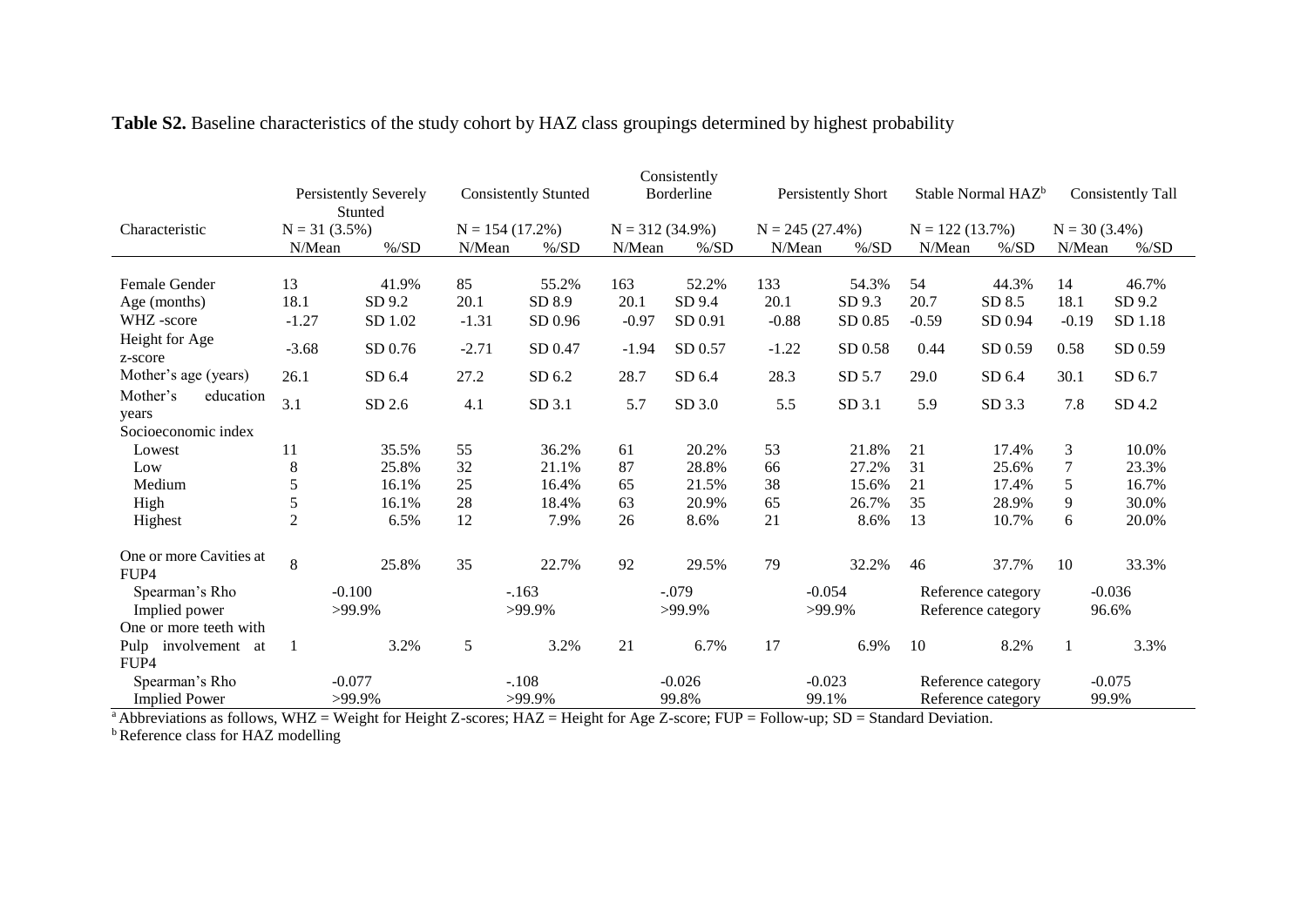|                                            |                                                                     | Persistently at Risk of SAM<br>VS |              | Increasing Risk of<br>Wasting<br><b>VS</b>                                |              | <b>Consistently Skinny</b><br>VS | <b>Consistently Positive WHZ</b><br>VS                              |              |  |
|--------------------------------------------|---------------------------------------------------------------------|-----------------------------------|--------------|---------------------------------------------------------------------------|--------------|----------------------------------|---------------------------------------------------------------------|--------------|--|
|                                            | <b>Stable Normal WHZ</b><br><b>E-Value for CI</b><br><b>E-Value</b> |                                   |              | <b>Stable Normal WHZ</b><br>E-Value E-Value for CI E-Value E-Value for CI |              | <b>Stable Normal WHZ</b>         | <b>Stable Normal WHZ</b><br><b>E-Value</b><br><b>E-Value for CI</b> |              |  |
| Cavities*<br>Pulp involvement <sup>†</sup> | 1.95<br>5.67                                                        | 3.11<br>2.40                      | 1.59<br>3.54 | 1.81<br>1.39                                                              | 1.76<br>3.43 | 1.53<br>1.21                     | 24.49<br>32.83                                                      | 6.87<br>4.57 |  |

#### Table S3 – E-values for relationship between ECC and WHZ trajectory

Abbreviations; ECC = Early Childhood Caries; WHZ = Weight for Height Z-score; CI = Confidence Interval

\*Child is exposed to one or more cavities extending to the dentine during the first 1000 days of life;

†Child is exposed to a caries lesion extending to the pulp during the first 1000 days of life

# Table S4 – E-values for relationship between ECC and HAZ trajectory <sup>a</sup>

|                                            | <b>Persistent Severe</b>                                 |                   |                                                               |                   |                                       | Consistently             |                         |                          |                                       |                          |
|--------------------------------------------|----------------------------------------------------------|-------------------|---------------------------------------------------------------|-------------------|---------------------------------------|--------------------------|-------------------------|--------------------------|---------------------------------------|--------------------------|
|                                            | <b>Stunting</b><br><b>VS</b><br><b>Stable Normal HAZ</b> |                   | <b>Consistently Stunted</b><br>Vs<br><b>Stable Normal HAZ</b> |                   | Borderline<br>Vs<br>Stable Normal HAZ |                          | Persistently Short      |                          | Consistently Tall                     |                          |
|                                            |                                                          |                   |                                                               |                   |                                       |                          | Vs<br>Stable Normal HAZ |                          | <b>VS</b><br><b>Stable Normal HAZ</b> |                          |
|                                            |                                                          |                   |                                                               |                   |                                       |                          |                         |                          |                                       |                          |
|                                            | <b>E-value</b>                                           | E-value<br>for CI | <b>E-value</b>                                                | E-value<br>for CI | E-value                               | <b>E-value</b><br>for CI | <b>E-value</b>          | <b>E-value</b><br>for CI | <b>E-value</b>                        | <b>E-value</b><br>for CI |
| Cavities*<br>Pulp involvement <sup>†</sup> | 1.81<br>2.30                                             | 5.33<br>24.49     | 2.30<br>2.66                                                  | 4.44<br>10.00     | 1.74<br>1.43                          | 3.18<br>3.68             | 1.53<br>1.60            | 2.97<br>5.00             | 2.61<br>5.00                          | 7.80<br>39.49            |

Abbreviations; ECC = Early Childhood Caries; HAZ = Height for Age Z-score; CI = Confidence Interval

\*Child is exposed to one or more cavities extending to the dentine during the first 1000 days of life;

†Child is exposed to a caries lesion extending to the pulp during the first 1000 days of life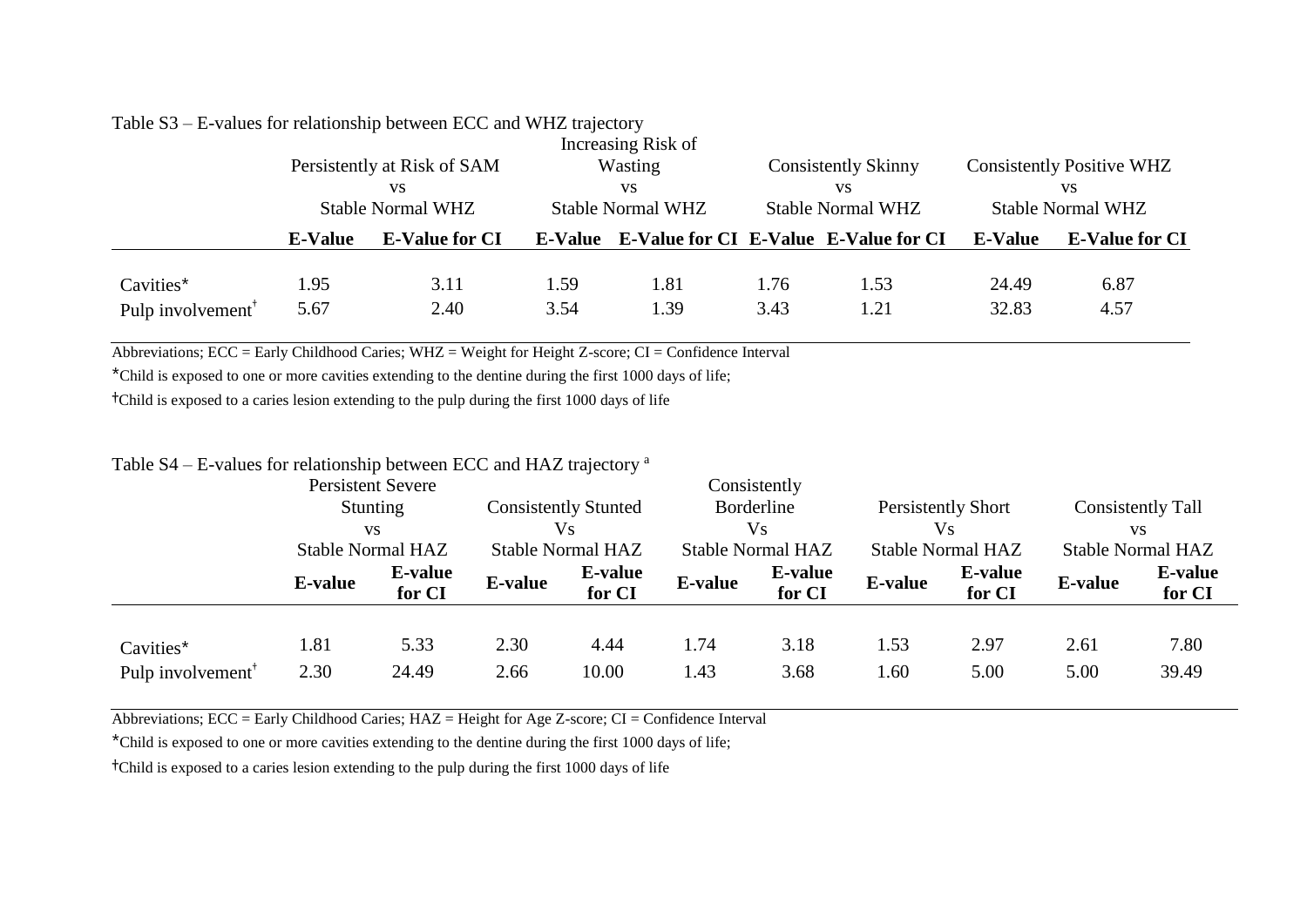



Abbreviations: WHZ = Weight for Height Z-score; SAM = Severe Acute Malnutrition;

\*Definitions in legend; Both (grey line) refers to all children in the class grouping; No cavity (blue line) refers to those participants who did not have any cavitated dental caries lesions; Any cavity (green line) refers to the participants within the class group who had one or more cavitated caries lesions extending to dentine.